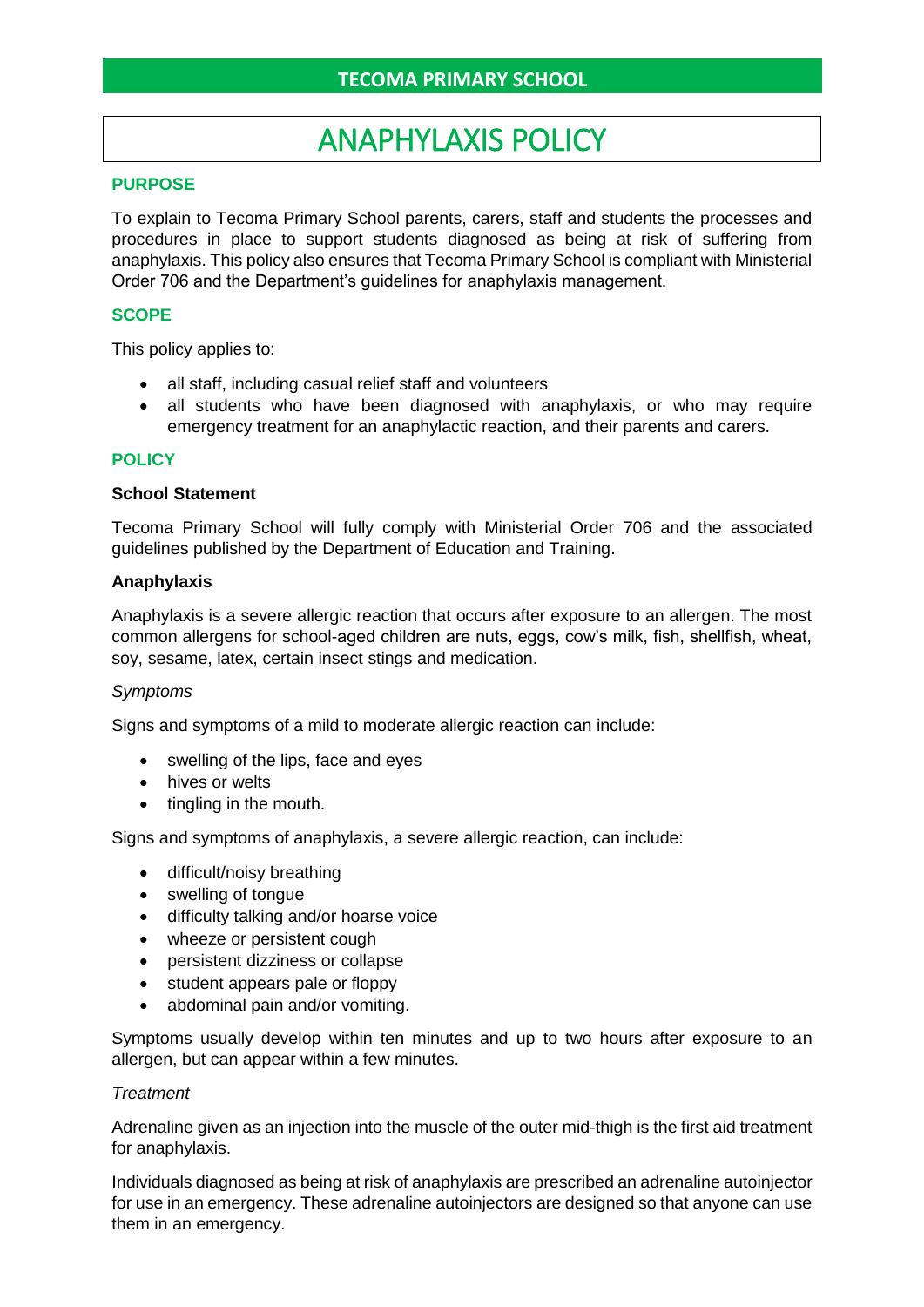## **Individual Anaphylaxis Management Plans**

All students at Tecoma Primary School who are diagnosed by a medical practitioner as being at risk of suffering from an anaphylactic reaction must have an Individual Anaphylaxis Management Plan. When notified of an anaphylaxis diagnosis, the Principal of Tecoma Primary School is responsible for developing a plan in consultation with the student's parents/carers.

Where necessary, an Individual Anaphylaxis Management Plan will be in place as soon as practicable after a student enrols at Tecoma Primary School and where possible, before the student's first day.

Parents and carers must:

- obtain an ASCIA Action Plan for Anaphylaxis from the student's medical practitioner and provide a copy to the school as soon as practicable
- immediately inform the school in writing if there is a relevant change in the student's medical condition and obtain an updated ASCIA Action Plan for Anaphylaxis
- provide an up-to-date photo of the student for the ASCIA Action Plan for Anaphylaxis when that Plan is provided to the school and each time it is reviewed
- provide the school with a current adrenaline autoinjector for the student that has not expired;
- participate in annual reviews of the student's Plan.

Each student's Individual Anaphylaxis Management Plan must include:

- information about the student's medical condition that relates to allergies and the potential for anaphylactic reaction, including the type of allergies the student has
- information about the signs or symptoms the student might exhibit in the event of an allergic reaction based on a written diagnosis from a medical practitioner
- strategies to minimise the risk of exposure to known allergens while the student is under the care or supervision of school staff, including in the school yard, at camps and excursions, or at special events conducted, organised or attended by the school
- the name of the person(s) responsible for implementing the risk minimisation strategies, which have been identified in the Plan
- information about where the student's medication will be stored
- the student's emergency contact details
- an up-to-date ASCIA Action Plan for Anaphylaxis completed by the student's medical practitioner.

## *Review and updates to Individual Anaphylaxis Management Plans*

A student's Individual Anaphylaxis Management Plan will be reviewed and updated on an annual basis in consultation with the student's parents/carers. The plan will also be reviewed and, where necessary, updated in the following circumstances:

- as soon as practicable after the student has an anaphylactic reaction at school
- if the student's medical condition, insofar as it relates to allergy and the potential for anaphylactic reaction, changes
- when the student is participating in an off-site activity, including camps and excursions, or at special events including fetes and concerts.

Our school may also consider updating a student's Individual Anaphylaxis Management Plan if there is an identified and significant increase in the student's potential risk of exposure to allergens at school.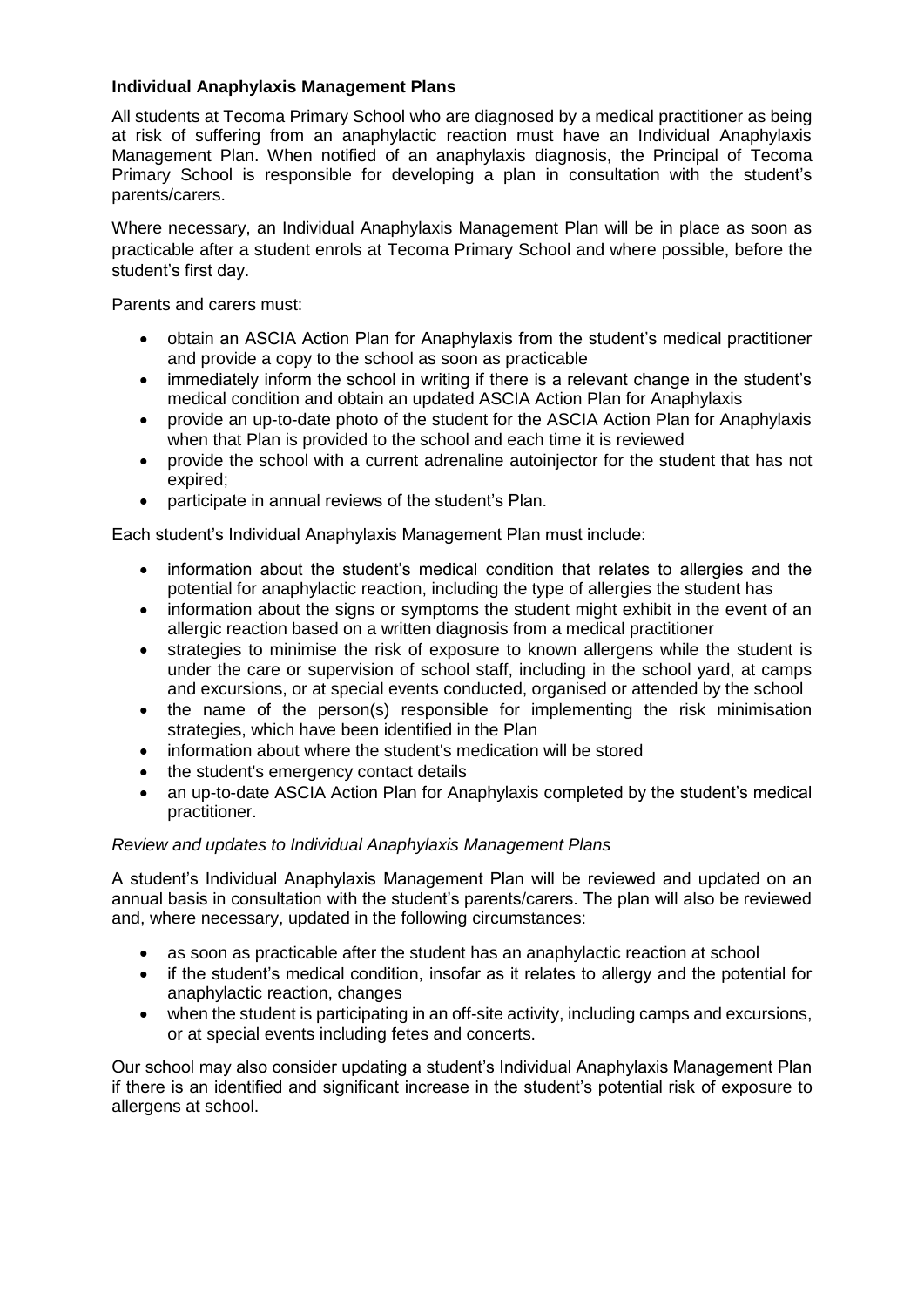## **Location of plans and adrenaline autoinjectors**

*A copy of each student's Individual Anaphylaxis Management Plan will be stored with their ASCIA Action Plan for Anaphylaxis at in the cupboard in sickbay, together with the student's adrenaline autoinjector. Adrenaline autoinjectors must be labelled with the student's name.*

## **Risk Minimisation Strategies**

To reduce the risk of a student suffering from an anaphylactic reaction at Tecoma Primary School*, we have put in place the following strategies:*

- *staff and students are regularly reminded to wash their hands after eating;*
- *students are discouraged from sharing food*
- *garbage bins at school are to remain covered with lids to reduce the risk of attracting insects*
- *gloves must be worn when picking up papers or rubbish in the playground;*
- *year groups will be informed of allergens that must be avoided in advance of class parties, events or birthdays*
- *a general use adrenaline autoinjector will be stored at the school sickbay and in each yard duty bag for ease of access.*
- *Planning for off-site activities will include risk minimisation strategies for students at risk of anaphylaxis including supervision requirements, appropriate number of trained staff, emergency response procedures and other risk controls appropriate to the activity and students attending.*

## **Adrenaline autoinjectors for general use**

Tecoma Primary School will maintain a supply of adrenaline autoinjector(s) for general use, as a back-up to those provided by parents and carers for specific students, and also for students who may suffer from a first time reaction at school.

Adrenaline autoinjectors for general use will be stored in the school's Sickbay and in each Yard Duty bag and labelled "general use".

The principal is responsible for arranging the purchase of adrenaline autoinjectors for general use, and will consider:

- the number of students enrolled at Tecoma Primary School at risk of anaphylaxis
- the accessibility of adrenaline autoinjectors supplied by parents
- the availability of a sufficient supply of autoinjectors for general use in different locations at the school, as well as at camps, excursions and events
- the limited life span of adrenaline autoinjectors, and the need for general use adrenaline autoinjectors to be replaced when used or prior to expiry

## **Emergency Response**

In the event of an anaphylactic reaction, the emergency response procedures in this policy must be followed, together with the school's general first aid procedures, emergency response procedures and the student's Individual Anaphylaxis Management Plan.

A complete and up-to-date list of students identified as being at risk of anaphylaxis is maintained by the Sick Bay coordinators and displayed in the Sick Bay, in each classroom, at the main office, in the staff room, in all specialist subject areas and in both the Principal and Assistant Principal's office.

For camps, excursions and special events, a designated staff member will be responsible for maintaining a list of students at risk of anaphylaxis attending the special event, together with their Individual Anaphylaxis Management Plans and adrenaline autoinjectors, where appropriate.

If a student experiences an anaphylactic reaction at school or during a school activity, school staff must: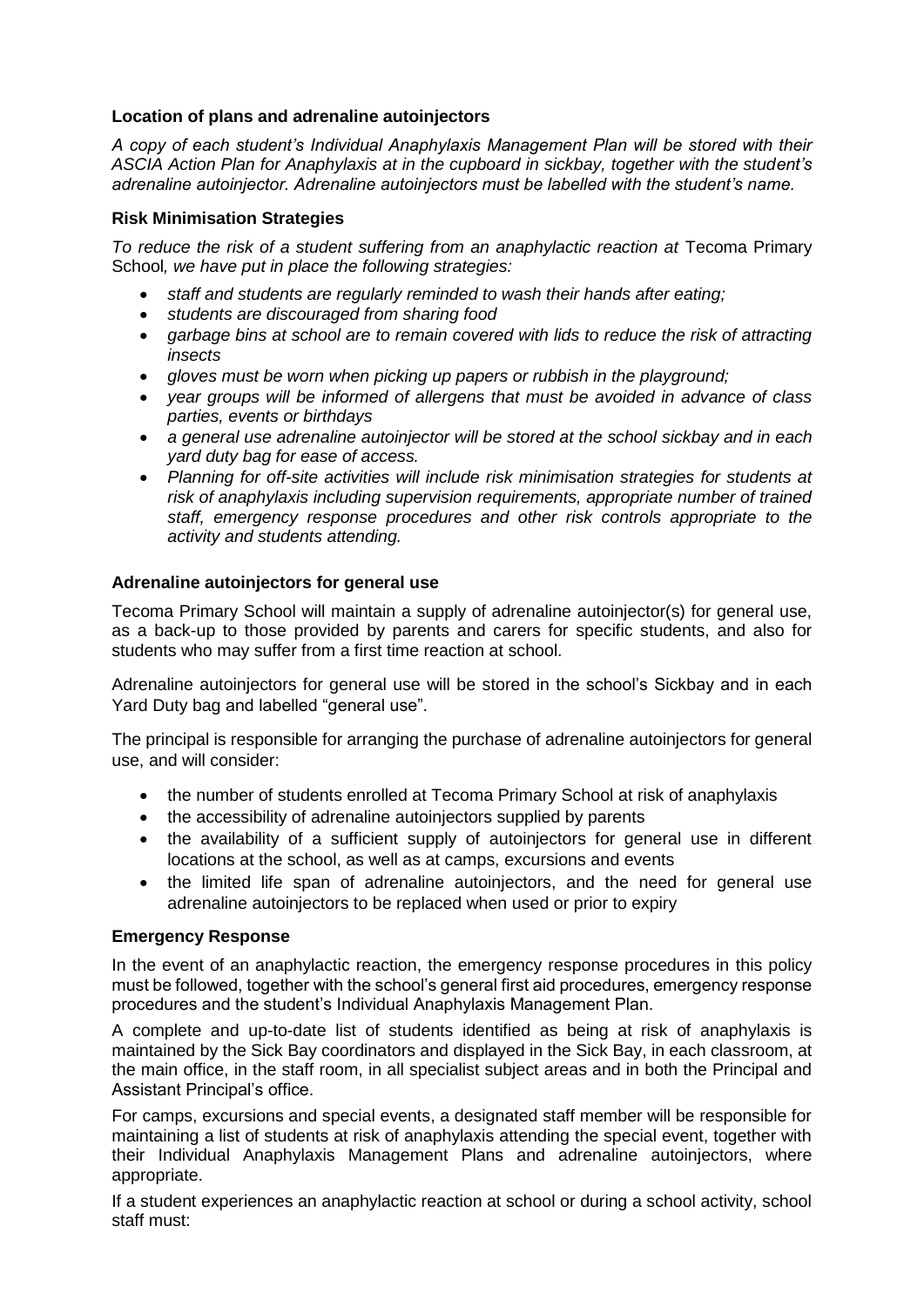| <b>Step</b> | <b>Action</b>                                                                                                                                                                                                                                                                                                                                                                                         |
|-------------|-------------------------------------------------------------------------------------------------------------------------------------------------------------------------------------------------------------------------------------------------------------------------------------------------------------------------------------------------------------------------------------------------------|
| 1.          | Lay the person flat<br>$\bullet$                                                                                                                                                                                                                                                                                                                                                                      |
|             | Do not allow them to stand or walk<br>$\bullet$                                                                                                                                                                                                                                                                                                                                                       |
|             | If breathing is difficult, allow them to sit<br>٠                                                                                                                                                                                                                                                                                                                                                     |
|             | Be calm and reassuring<br>$\bullet$                                                                                                                                                                                                                                                                                                                                                                   |
|             | Do not leave them alone                                                                                                                                                                                                                                                                                                                                                                               |
|             | Seek assistance from another staff member or reliable student to locate<br>the student's adrenaline autoinjector or the school's general use<br>autoinjector, and the student's Individual Anaphylaxis Management Plan,<br>stored in the SickBay.<br>If the student's plan is not immediately available, or they appear to be<br>$\bullet$<br>experiencing a first time reaction, follow steps 2 to 5 |
| 2.          | Administer an EpiPen or EpiPen Jr (if the student is under 20kg and has provided                                                                                                                                                                                                                                                                                                                      |
|             | the school with their own Epipen Junior)                                                                                                                                                                                                                                                                                                                                                              |
|             | Remove from plastic container<br>$\bullet$                                                                                                                                                                                                                                                                                                                                                            |
|             | Form a fist around the EpiPen and pull off the blue safety release (cap)<br>$\bullet$                                                                                                                                                                                                                                                                                                                 |
|             | Place orange end against the student's outer mid-thigh (with or without<br>$\bullet$                                                                                                                                                                                                                                                                                                                  |
|             | clothing)<br>Push down hard until a click is heard or felt and hold in place for 3 seconds                                                                                                                                                                                                                                                                                                            |
|             | Remove EpiPen                                                                                                                                                                                                                                                                                                                                                                                         |
|             | Note the time the EpiPen is administered<br>$\bullet$                                                                                                                                                                                                                                                                                                                                                 |
|             | Retain the used EpiPen to be handed to ambulance paramedics along<br>$\bullet$<br>with the time of administration                                                                                                                                                                                                                                                                                     |
|             | <b>OR</b>                                                                                                                                                                                                                                                                                                                                                                                             |
|             | Administer an Anapen® 500, Anapen® 300, or Anapen® Jr.                                                                                                                                                                                                                                                                                                                                                |
|             | Pull off the black needle shield<br>$\bullet$                                                                                                                                                                                                                                                                                                                                                         |
|             | Pull off grey safety cap (from the red button)<br>٠                                                                                                                                                                                                                                                                                                                                                   |
|             | Place needle end firmly against the student's outer mid-thigh at 90<br>$\bullet$                                                                                                                                                                                                                                                                                                                      |
|             | degrees (with or without clothing)                                                                                                                                                                                                                                                                                                                                                                    |
|             | Press red button so it clicks and hold for 10 seconds                                                                                                                                                                                                                                                                                                                                                 |
|             | Remove Anapen®                                                                                                                                                                                                                                                                                                                                                                                        |
|             | Note the time the Anapen is administered                                                                                                                                                                                                                                                                                                                                                              |
|             | Retain the used Anapen to be handed to ambulance paramedics along with the                                                                                                                                                                                                                                                                                                                            |
|             | time of administration.<br>Call an ambulance (000)                                                                                                                                                                                                                                                                                                                                                    |
| 3.<br>4.    | If there is no improvement or severe symptoms progress (as described in the                                                                                                                                                                                                                                                                                                                           |
|             | ASCIA Action Plan for Anaphylaxis), further adrenaline doses may be                                                                                                                                                                                                                                                                                                                                   |
|             | administered every five minutes, if other adrenaline autoinjectors are available.                                                                                                                                                                                                                                                                                                                     |
| 5.          | Contact the student's emergency contacts.                                                                                                                                                                                                                                                                                                                                                             |

If a student appears to be having a severe allergic reaction, but has not been previously diagnosed with an allergy or being at risk of anaphylaxis, school staff should follow steps 2 – 5 as above.

Schools can use **either the EpiPen® and Anapen® on any student** suspected to be experiencing an anaphylactic reaction, regardless of the device prescribed in their ASCIA Action Plan.

Where possible, schools should consider using the correct dose of adrenaline autoinjector depending on the weight of the student. However, in an emergency if there is no other option available, any device should be administered to the student.

[Note: If in doubt, it is better to use an adrenaline autoinjector than not use it, even if in hindsight the reaction is not anaphylaxis. Under-treatment of anaphylaxis is more harmful and potentially life threatening than over-treatment of a mild to moderate allergic reaction. Refer to 'Frequently asked questions' on the [Resources tab](https://www2.education.vic.gov.au/pal/anaphylaxis/resources) of the Department's Anaphylaxis Policy.]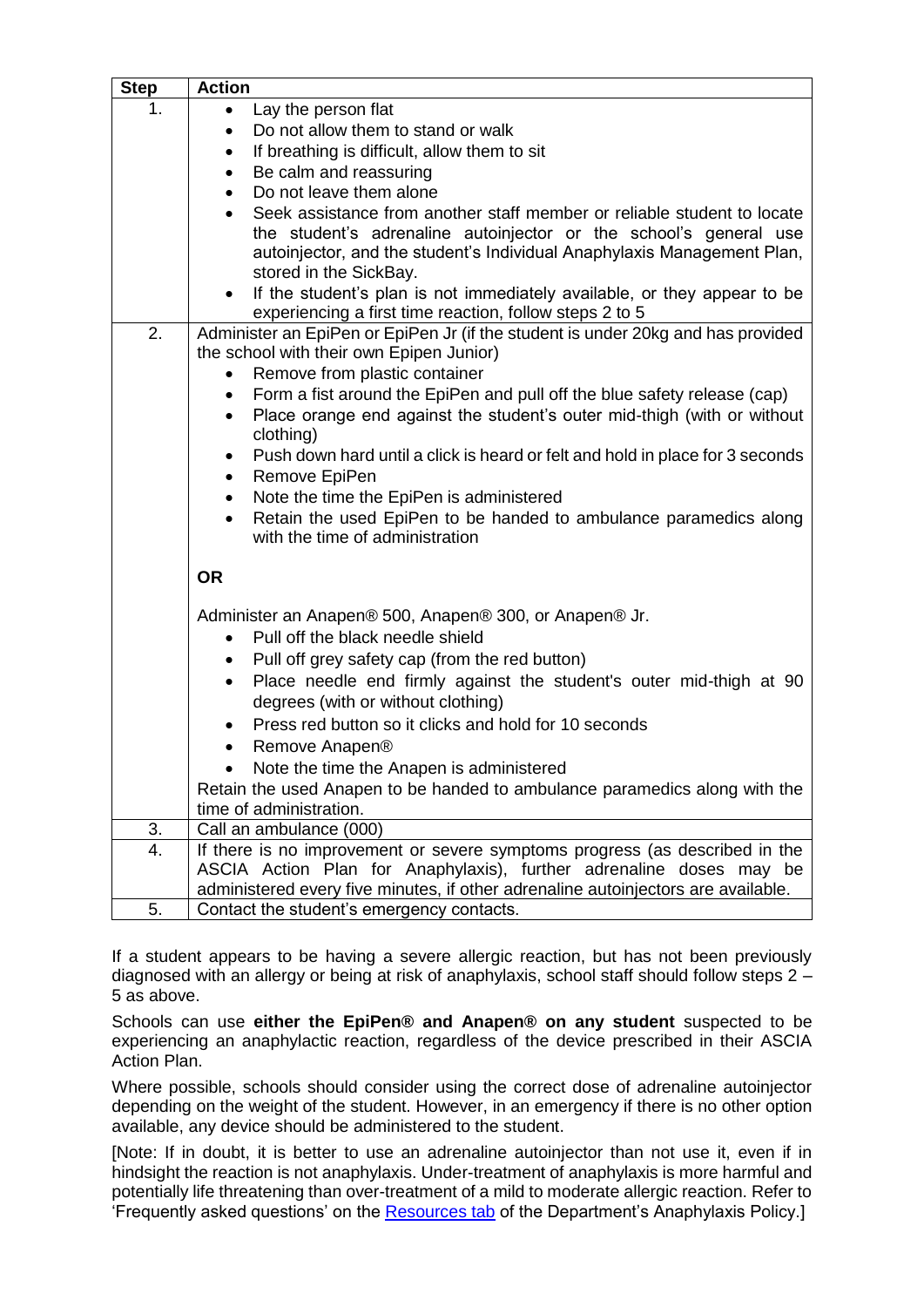# **Communication Plan**

This policy will be available on Tecoma Primary School's website so that parents and other members of the school community can easily access information about Tecoma Primary School's anaphylaxis management procedures. The parents and carers of students who are enrolled at Tecoma Primary School and are identified as being at risk of anaphylaxis will also be provided with a copy of this policy.

The principal is responsible for ensuring that all relevant staff, including casual relief staff and volunteers are aware of this policy and Tecoma Primary School's procedures for anaphylaxis management. Casual relief staff and volunteers who are responsible for the care and/or supervision of students who are identified as being at risk of anaphylaxis will also receive a verbal briefing on this policy, their role in responding to an anaphylactic reaction and where required, the identity of students at risk.

The Principal is also responsible for ensuring relevant staff are trained and briefed in anaphylaxis management, consistent with the Department's [Anaphylaxis Guidelines.](https://www2.education.vic.gov.au/pal/anaphylaxis/guidance)

## **Staff training**

The principal will ensure that the following school staff are appropriately trained in anaphylaxis management:

- School staff who conduct classes attended by students who are at risk of anaphylaxis
- School staff who conduct specialist classes
- All first Aiders (staff who are rostered onto sick bay duty)
- All members of the leadership team (Principal, Assistant Principal, Learning Specialists)
- and any other member of school staff as required by the principal based on a risk assessment.

Staff who are required to undertake training must have completed:

- an approved face-to-face anaphylaxis management training course in the last three years, or
- an approved online anaphylaxis management training course in the last two years.

Tecoma Primary School uses the following training courses:

- 22303VIC Course in Verifying the Correct use of Adrenaline Autoiniector Devices\*
- 22300VIC First Aid Management of Anaphylaxis\*
- ASCIA eTraining course (completed by some members of staff)
- (\* completed by Tecoma Primary School's First Aid Coordinators)

Staff are also required to attend a briefing on anaphylaxis management and this policy at least twice per year (with the first briefing to be held at the beginning of the school year), facilitated by the school's First Aid Coordinator, who has successfully completed an anaphylaxis management course within the last 2 years. Each briefing will address:

- this policy
- the causes, symptoms and treatment of anaphylaxis
- the identities of students with a medical condition that relates to allergies and the potential for anaphylactic reaction, and where their medication is located
- how to use an adrenaline autoiniector, including hands on practice with a trainer adrenaline autoinjector
- the school's general first aid and emergency response procedures
- the location of, and access to, adrenaline autoiniectors that have been provided by parents or purchased by the school for general use.